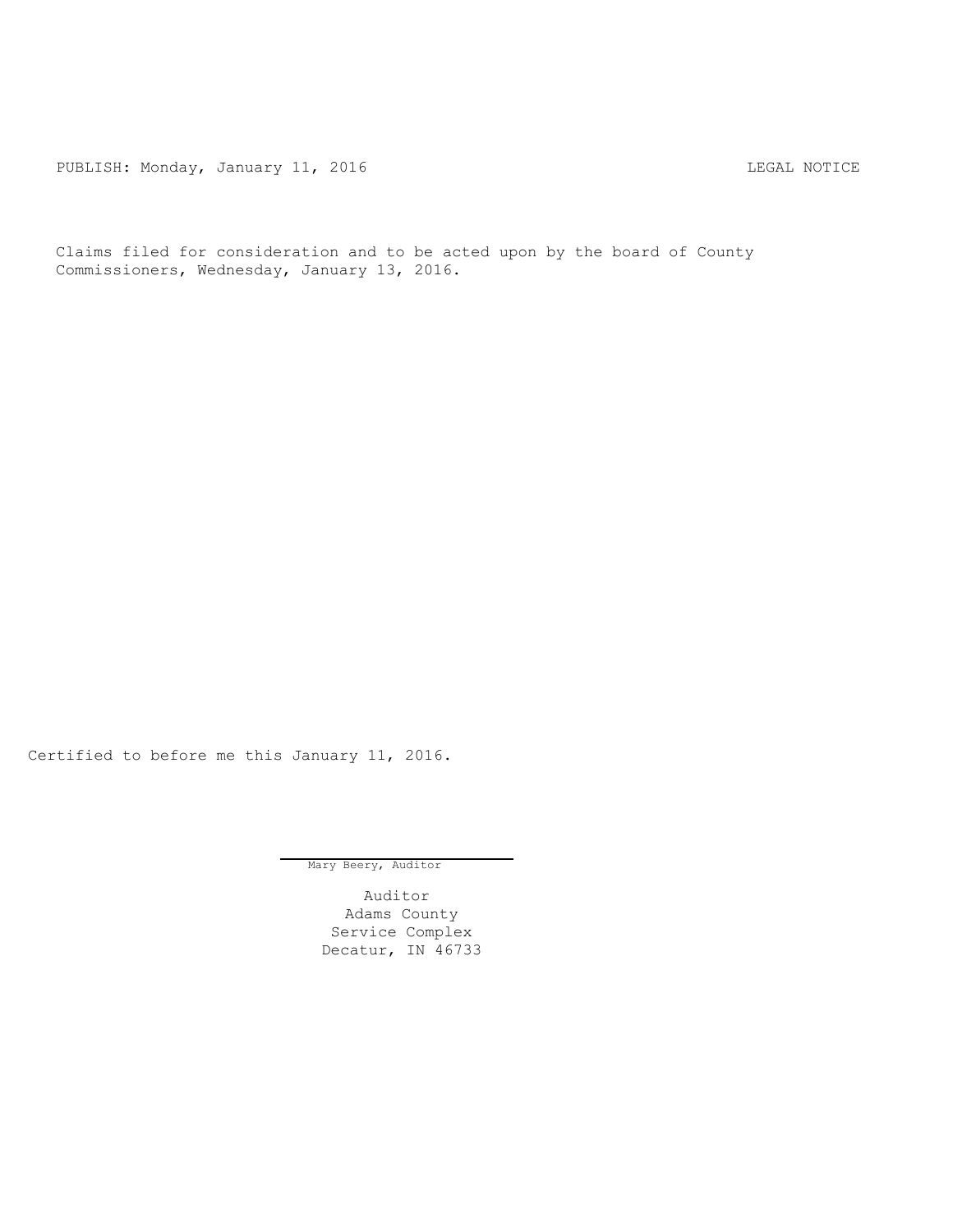

## **Claims Docket for Newspaper Adams County, Indiana**

## For Period: **12/8/2015** to **12/21/2015**

*313 W. Jefferson St. Decatur, IN 46733 (219) 724-2600*

## Date Claims to be Paid: **1/13/2016**

| <b>Vendor</b>                            | Amount    | <b>Vendor</b>                            | Amount    |
|------------------------------------------|-----------|------------------------------------------|-----------|
| Adams County 4-H Clubs                   | 13,500.00 | Adams County Council On Aging, Inc.      | 2,200.00  |
| Adams Memorial Hospital                  | 32,786.75 | Adams County Solid Waste                 | 14.43     |
| Indiana Michigan Power                   | 8,797.35  | American Health Care Supply              | 213.99    |
| Berne Ready Mix                          | 612.55    | City Of Berne                            | 419.97    |
| <b>Complete Printing Service</b>         | 321.00    | Decatur Daily Democrat                   | 26.60     |
| <b>Decatur Dental Services</b>           | 316.55    | Decatur Postmaster                       | 343.00    |
| Erie Haven                               | 2,862.70  | Gordon Food Service                      | 2,341.34  |
| Grimm's Auto                             | 50.10     | H M L, Inc.                              | 640.00    |
| The Janitors Supply Company, Inc.        | 243.20    | Joe Spaulding                            | 133.32    |
| Kiess Electric                           | 167.46    | Maddock Industries, Inc.                 | 165.37    |
| Mark S. Gresla, MD                       | 420.25    | Moser Motor Sales, Inc.                  | 96.06     |
| Nipsco                                   | 448.47    | Parrish Electric/PhazPak Inc             | 965.00    |
| <b>Safety Systems</b>                    | 181.82    | St. Joseph Health Systems, LLC           | 715.00    |
| Stone-Street Quarries, Inc.              | 87.91     | Teryl R. Smith                           | 8.60      |
| Top Supply Company LLP                   | 213.15    | Town Of Monroe                           | 500.00    |
| Two Brothers Generator Sales & Services  | 440.37    | Underground Pipe & Valve,                | 2,131.50  |
| Wemhoff Land Surveying, Inc              | 665.00    | West Payment Center                      | 817.27    |
| Burry, Herman, Miller & Brown, P.C.      | 275.00    | CenturyLink                              | 641.28    |
| Schwartz Marathon of Berne Inc.          | 211.97    | Imi Irving Material, Inc.                | 338.56    |
| Jay County REMC                          | 43.54     | Assoc. of IN Prosecuting Attorneys, Inc. | 950.00    |
| Bluhm & Reber                            | 120.00    | Bixler Insurance, Inc.                   | 75.00     |
| Ellerbusch Instrument Com                | 314.22    | Hi-Way Service, Inc.                     | 263.70    |
| Don Myers Plumbing                       | 2,503.85  | Youth Opportunity Center, Inc            | 5,040.00  |
| Sungard OSSI                             | 37,000.00 | Indiana Judges Associatio                | 200.00    |
| Indiana Auditors Association             | 694.56    | Chad W. Sprunger                         | 982.49    |
| Zurcher's Best-One Tire & Auto Care, Inc | 551.44    | Tom Magnan/Special Needs                 | 382.33    |
| <b>Matthew Bender</b>                    | 464.39    | Kristina Nichols                         | 30.86     |
| George W. Kuntzman                       | 226.42    | <b>Expert Transmission</b>               | 502.36    |
| Harvest Land Co-op                       | 3,950.26  | Koorsen Fire and Security, Inc.          | 379.30    |
| Wal-Mart                                 | 113.66    | Adams County Truck Repair, Inc.          | 2,203.80  |
| Advanced Imaging Solutions, Inc.         | 186.93    | Law Enforcement Training Board           | 53.50     |
| Adams County 4-H Council                 | 16,200.00 | Michael G. Werling                       | 245.00    |
| Southeastern Equipment Company Inc       | 98.53     | Kim A. Fruechte                          | 184.80    |
| Linn W Burhart                           | 20.00     | Harris Computer Systems                  | 13,071.91 |
| Kendall Electric, Inc.                   | 131.15    | Advanced Painting & Sandblasting Inc.    | 6,000.00  |
| Paper Rolls Plus                         | 29.50     | <b>Uricks Trucking</b>                   | 1,648.00  |
| Tracy Heltz Noetzel                      | 574.25    | Geneva Chamber of Commerce               | 75.00     |
| Deb Stevens                              | 90.64     | Deborah A. Schantz                       | 162.15    |
| Geneva City Hall                         | 360.00    | Verizon Wireless                         | 921.30    |
| <b>Stationair's Express</b>              | 405.32    | Landon Patterson                         | 6,850.14  |
| Karla Marbach                            | 21.76     | Schneider Corporation                    | 3,550.00  |
| Lifeline Youth & Family Services, Inc.   | 500.00    | Personal Touch Specialities & Gifts      | 257.24    |
| Petro Reporting Service, Inc.            | 617.50    | First National Bank                      | 51.82     |
| John August                              | 15.00     | RICOH USA, INC.                          | 2,095.65  |
| Decatur Ace Hardware                     | 2,130.20  | Association of Indiana Counties          | 200.00    |
| Global GOV/ED Solutions Inc.             | 45.16     | Brenda Alexander                         | 220.00    |
| Purdue CES Education Fund                | 12.91     | Amy Rumschlag                            | 39.99     |
| Central Customer Charges                 | 239.58    | Eric D. Orr, Attorney                    | 288.00    |